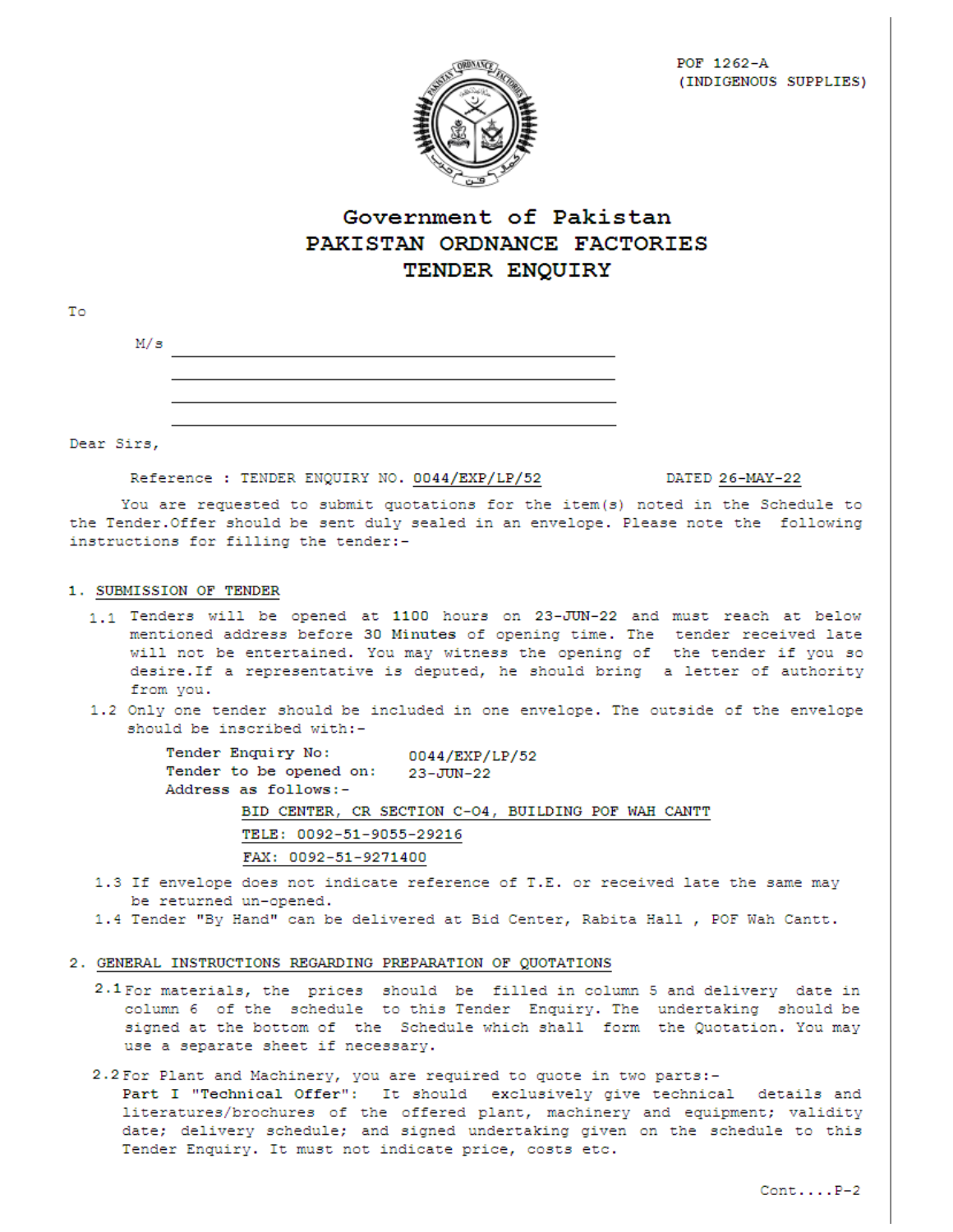$-2-$ 

Part II "Commercial Offer": It should indicate the commercial terms e.g.price, terms of payment, mode of payment, mode of supply.

Each part should be placed in a separate sealed cover. The envelopes should be inscribed with: Part I "Technical Quotation without Price" and Part II "Commercial Quotation with Price".

- 2.3 The quotation must remain valid for, at least 90 days from the date of open of tenders.
- 2.4 The quotation should hold good for any reduced or enhanced quantities without notice.
- 2.5 In the event of non-acceptance of offer, intimation may be given to the Tenderers on their request.
- 2.6 Conditional offers or alternative offers are likely to be ignored.
- 2.7 Quotations should be based on:-

F.O.R. station of despatch basis, i.e. delivered free on rail, inclusive of packing and forwarding charges. The stores will be booked under Military Credit Note, to be provided by the purchaser.

and/or

Free delivery at POF's stores at WAH CANTT

In this case Octroi duty will be payable by the supplier.

- 2.8 Taxes and Duties etc. where applicable, must be shown separately, quoting refrences to Registration No. in cases of Sales Tax and relevent authority in the case of others. Offers without these clarifications and inclusive of Taxes and Duties may be ignored.
- 2.9 Taxes and duties levied on or after Tender opening date or on or after the date offer was signed and despatched will be allowed to include in the offered rates.
- 2.10 "Suppliers will furnish a certificate, issued by Excise & Taxation deptt:, that he has cleared all Proffessional Tax payable by him" offers recieved without this certificate will be rejected.
- 2.11 supplier will render necessary information regarding hazardous effects on environment, of the material/products supplied by them, in their quotations and shipping/despatch documents.
- 2.12If the requisite information is not furnished on the T.E forms or offer received is not conformity with the requirement of the T.E such offer shall be ignored.

## 3. INSPECTION

- $3.1$  Supplies shall be subject to the inspection and acceptance by the competent inspection authority nominated by the Purchaser, who will arrange it at his own cost. Inspection facilities such as tools, test equipment, instruments etc will, however, be provided by the Suppliers in accordance with the relevant specifications.
- 3.2 Where considered necessary by the Purchaser, stores may be obtained on Warranty/Guarantee, subject to inspection on receipt. Rejected stores will be removed and replaced with the acceptable stores by the Supplier at his own expense, with in a specified time.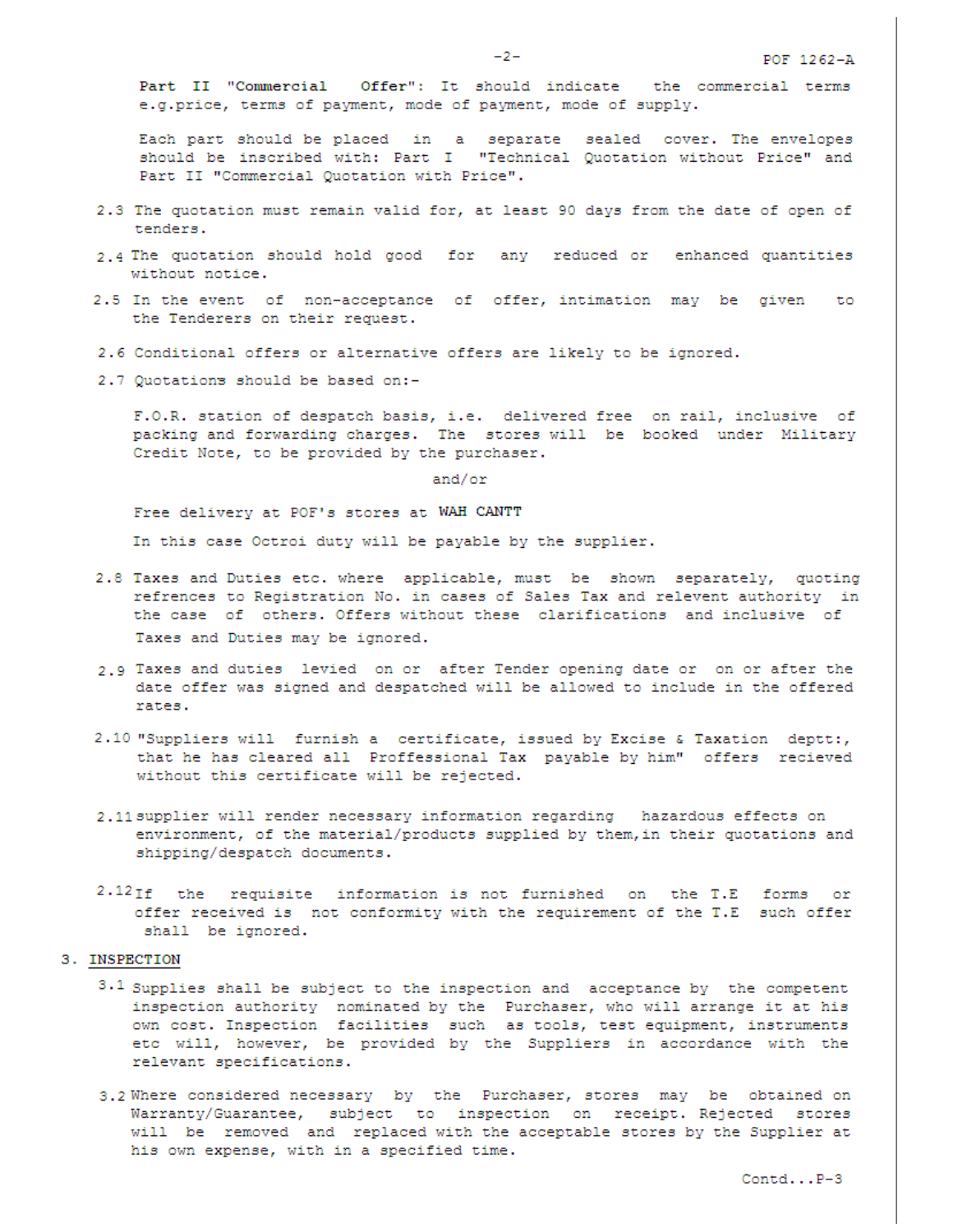### 4. TENDER FEE

The tender must be accompanied by a non-refundable fee by means of a crossed postal order/pay order for Rs. 500/- in favour of:

#### **MD-EXPLOSIVES**

#### 4.1 TENDER SAMPLE

Where required, offer must accompany tender sample., strictly according to the description and specification given in Tender Enquiry. Offer not accompanied by tender sample will NOT be entertained excepting the established and reputable firms who have either previously satisfactorily supplied the same or similar stores or have submitted an acceptable sample thereof against previous T.E.

### 5. BID MONEY

5.1 Bid Money at the rate of 2% (for registered firms) and 5% (for unregistered firms) of the quoted value should accompany the tender in the shape of Deposit at Call Receipt/Pay Order/Banker's cheque, from a scheduled Bank drawn in favour of:-

#### MD-EXPLOSIVES

Tenders received without Bid Money will be rejected.

5.2 Bid Money of the unsuccessful tenderers will be returned as soon as the scrutiny of the tenders is completed. Bid Money of the successful tenderers will be retained untilthe contract is finalised. Bid Money will be forfeited in case the quotation is withdrawn before the expiry of its validity date.

5.3 State owned organizations are not required to provide Bid Money.

### 6. ACCEPTANCE OF OFFERS

 $6.1$  POF may reject all bids or proposals at any time prior to the acceptance of a bid or proposals, but is not required to justify grounds for its rejection. POF Shall incur no liability towards suppliers or contractors who have submitted bids or proposals.

### 6.2 PERFORMANCE BOND

- (a) The successful bidders shall provide performance bond at the rate, prescribed by POF Board according to the value of contract, which shall not exceed 10% of contract value in the form of Deposit At Call Receipt from a scheduled Bank; or, an un-conditional Bank Gaurantee valid for 12 months (03 months extendable to 12 months in case of cloth items required by Clothing Fy.) after receipt of store in POFs on a prescribed format. The performance Bond will be in favour of CMA (POF) Wah Cantt. It will be returned on satisfactory completion of contract.
- (b) If the Supplier fails to furnish the Performance Bond within the specified time, such failure will constitute a breach of the contract and the Purchaser shall be entitled to make other arrangements for purchase of the stores at the risk and expense of the Supplier.

 $\texttt{Control} \ldots \texttt{.p-4}$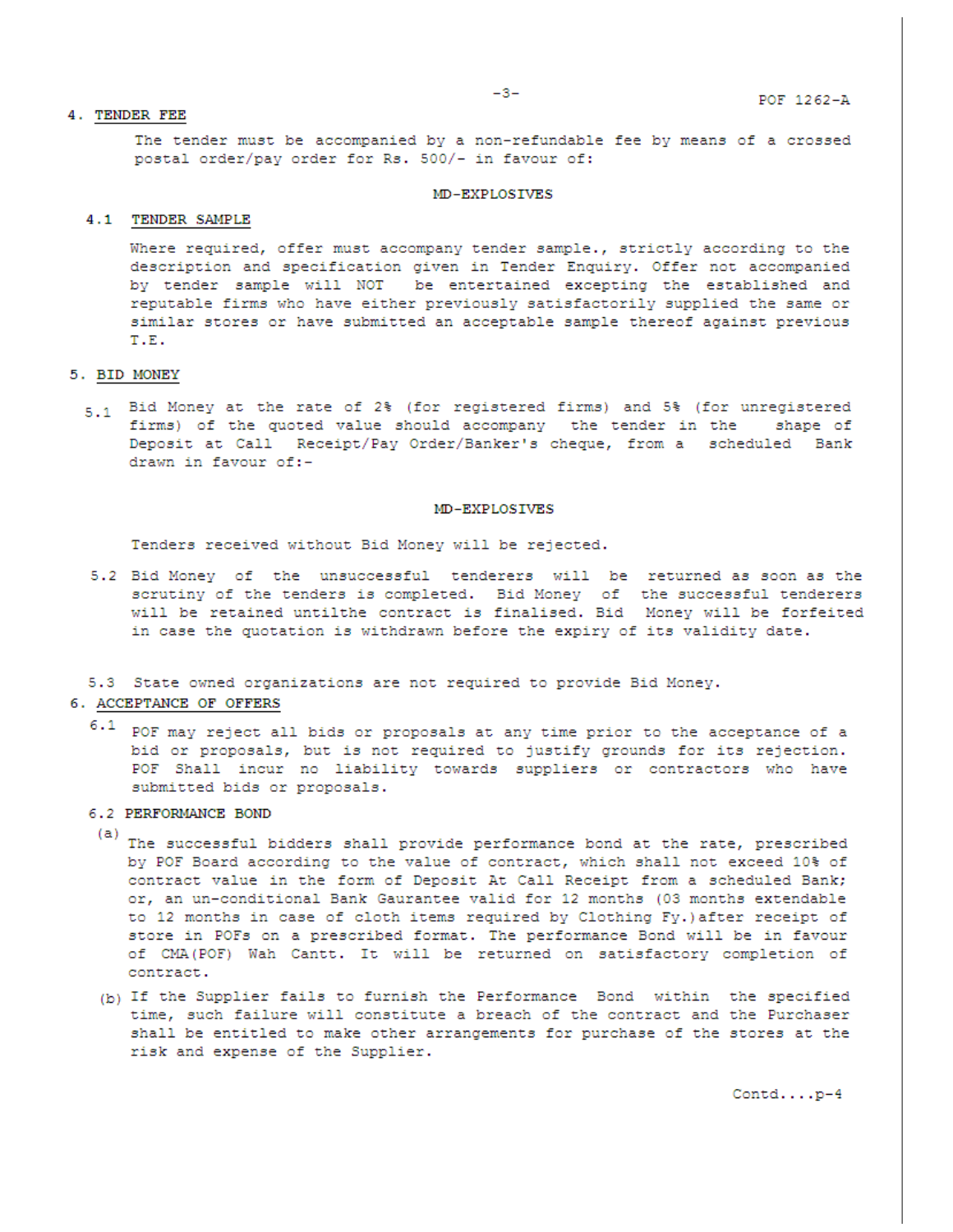- 6.3 Performance Bond from State owned organizations may be waived off at the discretion of the Purchaser.
- 6.4 FAILURE TO SUPPLY THE STORES

All deliveries must be completed by the specified date. In case of failure to deliver the stores within the scheduled time should have arisen from "Force Majeure", which the purchaser may admit as reasonable ground for further time, he will allow such additional time as he may consider to have been required by the circumantances of the case. Otherwise, he will be entitled, at his discretion, to cancel the contract; and/or claim liquidated damages upto 2% but not less than 1% of the contract price of the items and their quantities for each and every month or part of a month, beyond the specified delivery date, during which these may not be delivered, subject to a maximum of 10% of the total contract value; or, to purchase from elsewhere, the unsupplied stores at the risk and cost of the supplier.

#### 6.5 PAYMENT

Payment will be made by the CMA (POF) through crossed cheque on receipt/ acceptance of stores on our prescribed bill form supported by receipt voucher on part/full supply basis.

- (a) Payment of duties/Taxes including professional tax (where applicable) must be supported by proof of having paid these to concerned Govt. Taxation Deptt.
- 7. SECURITY OF INFORMATION

The tenderer and his employees must not communicate any information relating to the sale/purchase of stores under this enquiry to any person other than the manufacturer or to any press or agent not authorised in writing by POFs to receive it.

Please return the Schedule to the Tender duly signed by the specified date, alongwith the specifications, drawings etc.if any, enclosed herewith even if you are unable to quote.

WARNING In case the firm abstain from making offers or fail to return/ acknowledge the tender form by the specified date on three consecutive occasions, no further tender enquiry may be issued to them and their names would liable to remove from the approved list.

Yours faithfully

( M. JAVED AHMED ) MANAGER PURCHASE (X) EXPLOSIVES FACTORY

**URGENT** 

Tele 0092-51-9055-29216